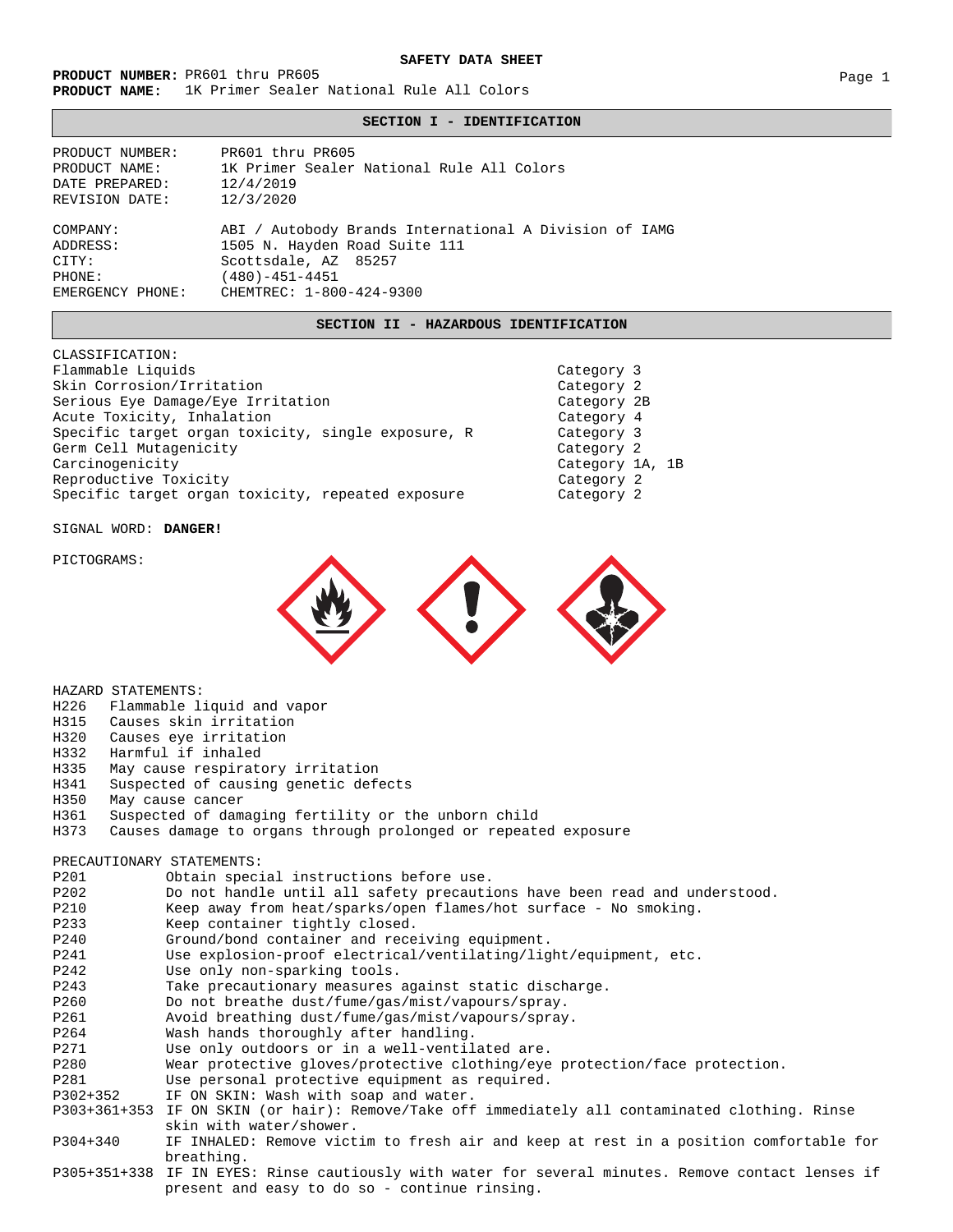**PRODUCT NUMBER:** PR601 thru PR605 Page 2 **PRODUCT NAME:** 1K Primer Sealer National Rule All Colors P308+313 IF exposed or concerned: get medical advice/attention. P312 Call a POISON CENTER or a doctor/physician if you feel unwell. P314 Get medical advice/attention if you feel unwell. P332+313 If skin irritation occurs: get medical advice/attention. If eye irritation persists get medical advice/attention. P362 Take off contaminated clothing and wash before reuse. P370+378 In case of fire: Usedry sand, dry chemical, or alcohol-resistant foam for extinction. P403+233 Store in a well ventilated place. Keep container tightly closed. P403+235 Store in a well ventilated place. Keep cool. Store locked up. P501 Dispose of contents/container to an approved waste disposal plant.

### **SECTION III - COMPOSITION/INFORMATION ON INGREDIENTS**

The precise composition of this product is proprietary information. In the event of a medical emergency, a complete disclosure will be provided to medical personnel.

| CAS #:          | WEIGHT %: |
|-----------------|-----------|
| $112 - 07 - 2$  | $1 - 5$   |
| 78-83-1         | <1        |
| $8052 - 41 - 3$ | <1        |
| 98-56-6         | $15 - 20$ |
| $540 - 88 - 5$  | $15 - 20$ |
| 1330-20-7       | 25-30     |
|                 |           |

SEE SECTIONS VIII, XI, XII FOR TOXICOLOGICAL INFORMATION.

# **SECTION IV - FIRST AID MEASURES**

CONTACT WITH EYES: Flush IMMEDIATELY with copious amounts of running water for at least 15 minutes. Take to physician for definitive medical treatment.

SKIN CONTACT: Wash exposed areas with water and mild soap. Remove contaminated clothing immediately and launder before reuse. If irritations persist, consult a physician.

INHALATION: Remove victim to fresh air and keep at rest in a position comfortable for breathing.

INGESTION: If swallowed. Do not induce vomiting. Seek immediate medical attention.

# **SECTION V - FIREFIGHTING MEASURES**

SUITABLE EXTINGUISHING MEDIA: Water fog, foam, dry chemical, or carbon dioxide extinguisher.

SPECIAL FIRE FIGHTING PROCEDURES: Use self-contained breathing apparatus and full bunker gear in fire areas. Evacuate all unprotected personnel from area. Keep containers cool with water fog to minimize swelling taking care not to spread flames with water used for cooling.

UNUSUAL FIRE FIGHTING HAZARDS: Vapor accumulation will flash and/or explode, if ignited. Containers may burst explosively if overheated in fire. Cool with water spray or fog. Empty containers also present fire explosion hazard due to residual vapors. Keep containers tightly closed. During emergency situations, over-exposure to decomposition products may cause a health hazard with no symptoms immediately apparent. Obtain medical attention.

### **SECTION VI - ACCIDENTAL RELEASE MEASURES**

PERSONAL PRECAUTIONS: Keep all sources of ignition and hot metal surfaces away from spill or release.

ENVIRONMENTAL PRECAUTIONS: Contain spill if it can be done with minimal risk. Prevent liquid from entering drains, sewers or waterways. Notify proper authorities if spill is in excess of the reportable quantity.

METHODS FOR CLEANING UP: Using only non-sparking tools and explosion proof equipment, collect spill on absorbent material and put into approved container. Call Chemtrec at 1-800-424-9300 (CCN16851) for additional information.

### **SECTION VII - HANDLING AND STORAGE**

HANDLING AND STORAGE: "Empty" containers retain residue and/or vapor and may be dangerous. Do not cut, weld, braze solder, drill, grind or expose such containers to heat, flames, sparks, or other ignition sources. Keep containers tightly closed when not in use. Store out of direct sunlight and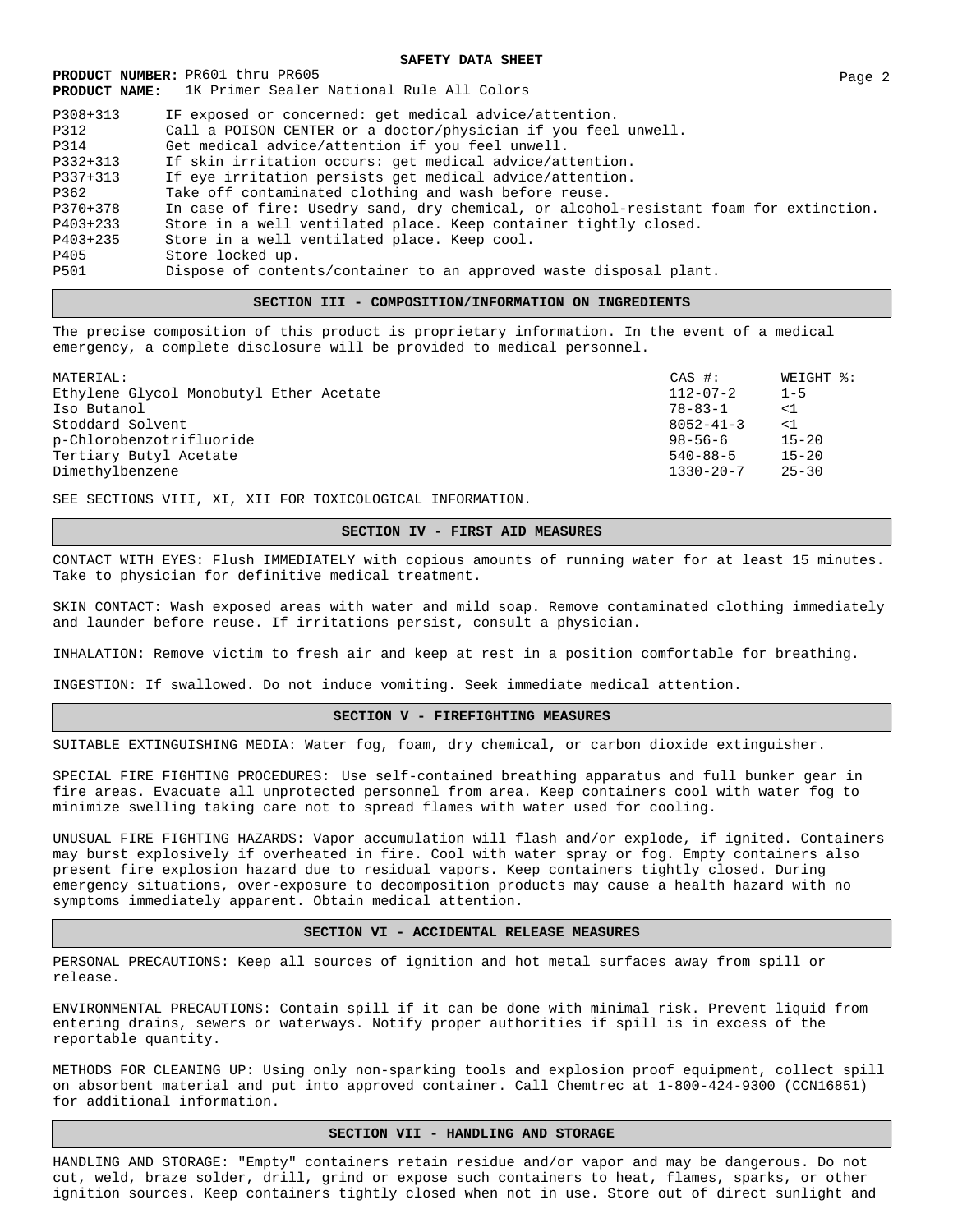in a cool, well-ventilated area.

#### **SECTION VIII - PRECAUTIONS TO CONTROL EXPOSURE / PERSONAL PROTECTION**

| EXPOSURE LIMITS:<br>MATERIAL:           | CAS #:          | OSHA PEL:          | ACGIH TLV:         |
|-----------------------------------------|-----------------|--------------------|--------------------|
| Ethylene Glycol Monobutyl Ether Acetate | $112 - 07 - 2$  | Not<br>Established | 20 ppm             |
| Iso Butanol                             | $78 - 83 - 1$   | 100 ppm            | 50 ppm             |
| Stoddard Solvent                        | $8052 - 41 - 3$ | 500 ppm            | $100$ ppm          |
| p-Chlorobenzotrifluoride                | $98 - 56 - 6$   | Not<br>Established | Not<br>Established |
| Tertiary Butyl Acetate                  | $540 - 88 - 5$  | 200 ppm            | 200 ppm            |
| Dimethylbenzene                         | $1330 - 20 - 7$ | 100ppm             | $100$ ppm          |

ENGINEERING CONTROLS: Adequate local or mechanical to reduce vapor or mist to below the PEL or TLV.

MONITORING: Follow accepted work practices for handling a flammable material.

PERSONAL PROTECTIVE EQUIPMENT (PPE) EYE PROTECTION: Goggles or approved OSHA device with side shields; do not wear contact lenses when handling this product.

SKIN PROTECTION: Impervious solvent resistent gloves. Impervious apron and work boots recommend where splashing may occur.

RESPIRATORY PROTECTION: Use NIOSH/MSHA TC23C Chemical/Mechanical type filter system to remove a combination of particles, gas & vapors or air supplied respirator if necessary in areas where the chemical exposure is unknown or above the OSHA PEL or ACGIH TLV.

|                             | SECTION IX - PHYSICAL AND CHEMICAL PROPERTIES |
|-----------------------------|-----------------------------------------------|
| APPEARANCE:                 | Gray                                          |
| ODOR:                       | Mild                                          |
| ODOR THRESHOLD:             | Not Available                                 |
| $pH@25°C$ :                 | Not Applicable                                |
| MELTING/FREEZING POINT:     | Not Available                                 |
| FLASHPOINT:                 | Not Available                                 |
| SPECIFIC GRAVITY (water=1): | 1.15                                          |
| WATER SOLUBILITY:           | Negligible                                    |
| AUTO-IGNITION TEMPERATURE:  | Not Available                                 |
| DECOMPOSITION TEMPERATURE:  | Not Available                                 |
| BOILING RANGE:              | $137 - 366.8$ °F                              |
| EVAPORATION RATE:           | Slower than Ether                             |
| LOWER FLAMMABLE LIMIT:      | 1%                                            |
| UPPER FLAMMABLE LIMIT:      | 7%                                            |
| VAPOR PRESSURE:             | 8.21mm $Hg@68^{\circ}F$                       |
| VAPOR DENSITY (air=1):      | >1.0                                          |
| VISCOSITY:                  | Not Available                                 |
| VOC AS PACKAGED:            | 2.90                                          |
| VOC REGULATORY:             | 4.60                                          |

**SECTION X - STABILITY AND REACTIVITY**

STABILITY: Stable under normal conditions of storage and handling.

CONDITIONS TO AVOID: Heat, open flames, ignition sources, electrical or static discharge.

HAZARDOUS DECOMPOSITION/BYPRODUCTS: CO2 and possibly CO and carbon smoke.

HAZARDOUS POLYMERIZATION: Will not occur.

POLYMERIZATION CONDITIONS TO AVOID: None.

INCOMPATIBILITIES: None known.

**SECTION XI - TOXICOLOGICAL INFORMATION**

LIKELY ROUTE OF EXPOSURE: Inhalation, eye contact, skin contact, ingestion.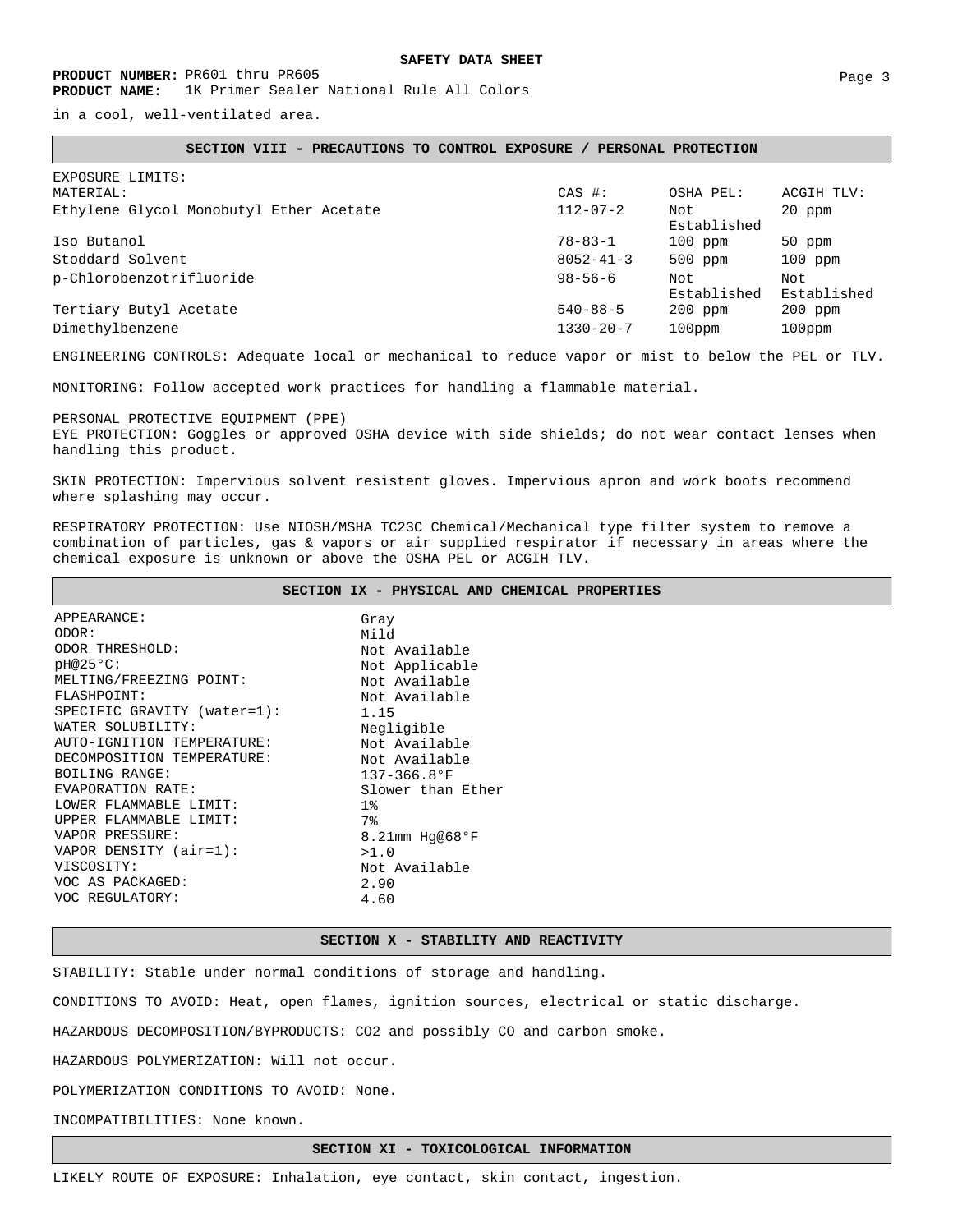**PRODUCT NUMBER:** PR601 thru PR605 Page 4 **PRODUCT NAME:** 1K Primer Sealer National Rule All Colors

# **SAFETY DATA SHEET**

INHALATION: Anesthetic. Irritation of respiratory tract or acute nervous system depression. Overexposure may result in headaches and nausea possibly followed by loss of consciousness.

EYE CONTACT: High vapor concentrations are irritating to the eyes.

SKIN CONTACT: Liquids can be absorbed through the skin resulting in symptoms similar to the inhalation effects above.

INGESTION: Gastrointestinal irritation including vomiting can occur. Aspiration of material into lungs may result in chemical pneumonitis, which can be fatal.

| TOXICITY:                                  |                                                                   |                                    |
|--------------------------------------------|-------------------------------------------------------------------|------------------------------------|
| MATERIAL:                                  | LD50:                                                             | LCS0:                              |
| Ethylene Glycol Monobutyl Ether<br>Acetate | Dermal: 1,500 mg/kg (rabbit)<br>Oral: $2,400$ mg/kg (rat)         | Not Established                    |
| Iso Butanol                                | Dermal: 3,400 mg/kg (rabbit)<br>Oral: $2,460$ mg/kg (rat)         | Inhalation: $4 h 8,000 ppm (rat)$  |
| Stoddard Solvent                           | Not Established                                                   | Not Established                    |
| p-Chlorobenzotrifluoride                   | Dermal: $>2.7$ g/kg (rabbit)<br>Oral: $>6.8$ g/kg (rat)           | Inhalation: 4,479 ppm (rat)        |
| Tertiary Butyl Acetate                     | Dermal: $>2,000$ mg/kg (rabbit)<br>Oral: $4,100$ mg/kg (rat-male) | Not Established                    |
| Dimethylbenzene                            | Dermal: 4,500 mg/kg (rabbit)<br>Oral: $2,840$ mg/kg (rat)         | Inhalation: 4 h $6,350$ mg/l (rat) |

**SECTION XII - ECOLOGICAL INFORMATION**

ECOTOXICITY: This product may be harmful or fatal to plant and animal life if released into the environment. Refer to Section XI (Tocicological Information) for further data on the effects of this product's components on test animals.

MOBILITY: This material is a mobile liquid.

DEGRADABILITY: This product is completely biodegradable.

BIOACCUMULATION: This product does not accumulate or biomagnify in the environment.

# **SECTION XIII - WASTE DISPOSAL CONSIDERATIONS**

Do not discharge into drains, surface water, or groundwater. Empty containers can retain product residue and vapor. Observe all precautions even when containers are empty. The use and processing of this product, or addition of other constituents, may cuase it to be considered a hazardous waste. It is the waste generators responsibility to determine if a particular waste is hazardous under RCRA. Dispose of or incinerate in accordance with all applicable local, state, and federal regulations at a RCRA licensed facility.

### **SECTION XIV - TRANSPORT INFORMATION**

US GROUND (DOT) SHIPPING INFORMATION:<br>UN NUMBER: UN1263 UN NUMBER: PROPER SHIPPING NAME: PAINT TRANSPORT HAZARD CLASS: 3 PACKAGING GROUP: II

OTHER SHIPPING INFORMATION: With inner packagings containing 5 liters (1.32 gallons) or less, this product may be shipped as Limited Quantity. Any containers containing more than 5 liters may be shipped as: UN1263, PAINT, 3, PG II.

### **SECTION XV - REGULATORY INFORMATION**

U.S. FEDERAL REGULATIONS: UNITED STATES INVENTORY (TSCA 8b): All components are listed or exempted.

|                 | SARA TITLE III SECTION 311/312 HAZARD CATEGORIZATION: |       |           |            |            |
|-----------------|-------------------------------------------------------|-------|-----------|------------|------------|
| ACUTE:          | CHRONTC:                                              | FTRF: | PRESSURE: | REACTIVE:  |            |
| Yes             | No.                                                   | Yes   | No.       | NΟ         |            |
|                 | SARA TITLE III SECTION 313 SUPPLIER INFORMATION:      |       |           |            |            |
| COMPONENT NAME: |                                                       |       |           | $CAS \#$ : | $%$ BY WT. |
| Dimethylbenzene |                                                       |       |           | 1330-20-7  | 25-30      |